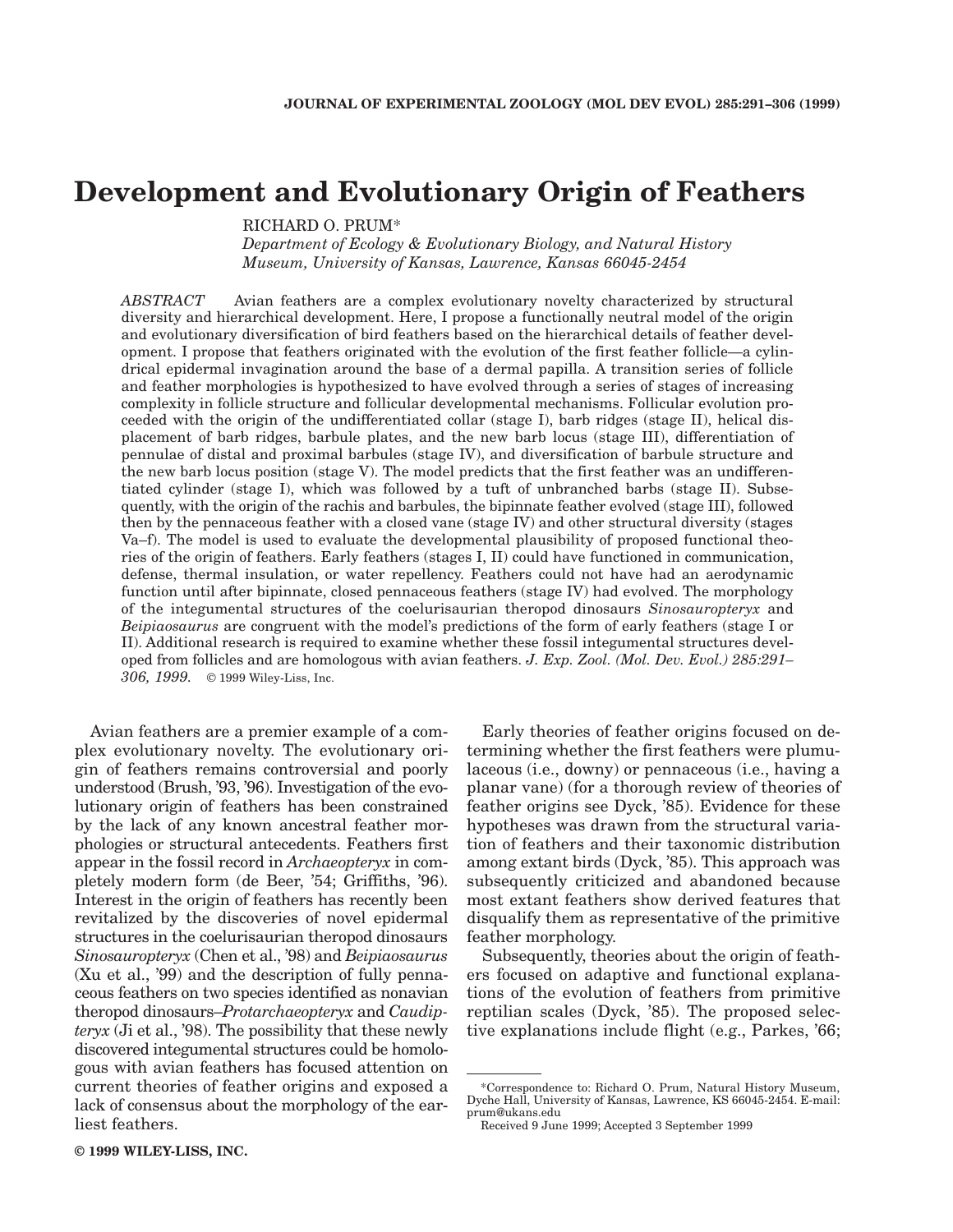Maderson, '72; Feduccia, '93, '96), thermal insulation (reviewed in Lucas and Stettenheim, '72; Dyck, '85), heat shielding (Regal, '75), display (Mayr, '60), and water repellency (Dyck, '85). These theories generally hypothesize an ancestral function for the first feathers, and then propose a primitive feather morphology that can fulfill this function. This functional approach has many obvious problems. Inferring the function or selective advantage of a known structure in the absence of direct observation can be a significant challenge, but hypothesizing the morphology of an unknown structure based on its hypothesized ancestral function is an extremely weak inference.

Current functional theories are insufficient to explain the origin and diversification of feathers and are a hindrance to evaluating homology between feathers and newly described fossil integumental structures. What is required is a theory of the origin of feathers that is based on available evidence and that is independent of hypotheses about their presumed ancestral function. Among the most relevant research questions about the origin of an evolutionary novelty is: What derived developmental mechanisms are required to create the novelty (Müller and Wagner, '91)? A rich and highly relevant source of information about the evolutionary origin of feathers comes from the complex mechanisms of feather development. Although feathers are diverse in form, they all share a common developmental origin in the cylindrical feather follicle. Indeed, since a single follicle can produce feathers of striking structural diversity during the life of a bird, the tremendous structural diversity of feathers is best understood in terms of the control of feather development within the follicle. The development of feathers is also essential to any discussion of feather origins because any complete theory of the origin of feathers must account not only for structure of feathers themselves but for the structure and complexity of the follicle. Thus, hypothesized ancestral feathers must be morphologies that can be grown by some combination of plausible developmental mechanisms within a plausible follicle.

Recently, Brush ('93, '96) emphasized the differences between feathers and reptilian scales and documented the unique aspects of avian feather φ-keratins, feather morphology, and feather development. Brush ('96) concluded that feathers are a hierarchically complex evolutionary novelty and that progress in understanding the evolutionary origin of feathers can come from detailed examination of the distinct features of feathers at the genomic, molecular, developmental, and morphological levels. Subsequently, Brush ('99a,b,c) has further elaborated a model of the origin and diversification of feathers based on consideration of their biochemical, structural, and developmental complexity. Brush ('99a,b,c) proposes that feathers are defined by the presence of feather φ-keratin and a follicle, and that feather morphology diversified rapidly following the origin of the feather follicle. Brush ('99b) further proposes a phylogram of feather diversity that hypothesizes explicit evolutionary relationships among modern classes of feather morphology.

Here, I propose a new theory for the evolutionary origin and diversification of feathers that hypothesizes a transition series from the simplest feather follicle to the modern feather follicle through a series of novelties in feather development. First, I review the structure of extant feathers and how they develop. Second, I present the model in which the details of feather development are used to polarize the sequence of evolutionary novelties in the history of feather evolution. The evolutionary polarities of the events in feather development are inferred from the hierarchical organization of events in feather development, or, in some instances, by the physical necessity of a given structure to subsequent developmental events (Müller and Wagner, '91). In the discussion, I review evidence in support of the model, and evaluate whether the predictions of current functional theories of feather origins are developmentally plausible. Also, I discuss the congruence between the plesiomorphic feather morphologies predicted by the model and recent discoveries of epidermal derivatives in fossil theropod dinosaurs. Last, I discuss the implications of the model for investigations of the molecular mechanisms of feather development.

# **OVERVIEW OF FEATHER STRUCTURE AND DEVELOPMENT**

A feather is a branched, or pinnate, epidermal derivative composed of a matrix of intracellular keratin (Fig. 1A). [This outline of feather terminology, morphology, and development is based on Lucas and Stettenheim ('72). Only a few notable additional details are specifically referenced.] A typical bipinnate (i.e., double branched) contour feather is composed of the calamus, or basal quill, that extends into the rachis, or central shaft of the feather. The primary branches of the rachis are the barbs. The main shaft of a barb is the ramus, and it supports the secondary branches of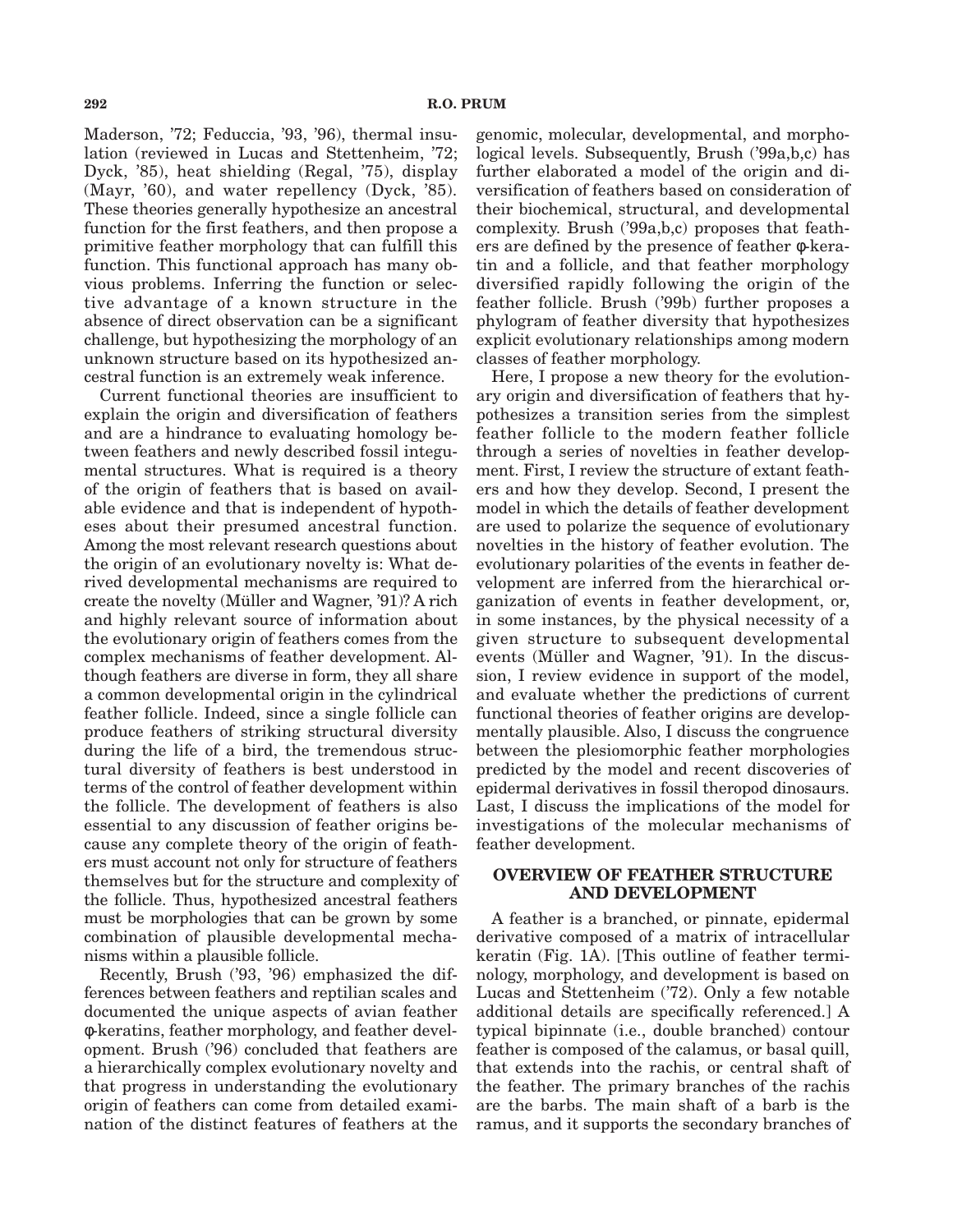

Fig. 1. (**A**) The structure of a typical pennaceous contour feather with afterfeather. (**B**) Cross-section of feather barb rami from a closed pennaceous feather showing the differentiation between the distal barbules (oriented toward the tip of the feather) and the proximal barbules (oriented toward the base of the feather). The hooked pennulae of the distal ends of the distal barbules interlock with the grooved dorsal flanges of the bases of the proximal barbules from the adjacent barbs forming the closed pennaceous vane. The distal barbules of open pennaceous feathers lack hooked pennulae. Both illustrations from Lucas and Stettenheim ('72).

the feather which are called barbules. Barbules consist of a series of cells, beginning with the short cells of the base and ending with a series of longer, distal cells, called the pennulum (Fig. 1B). The barbules oriented away from or toward the base of the feather are referred to as the distal and proximal barbules, respectively.

The diversity of feathers is a consequence of microstructural variation in the rachis, rami, and barbules. For example, closed pennaceous feathers have continuous, planar vanes that are created by the interlocking interaction of the hooked pennulae of the distal barbules and the simpler, grooved pennulae of the proximal barbules of the neighboring barbs (Fig. 1B) (Dyck, '85). Open pennaceous feathers, or portions of feathers, are bipinnate but lack tightly coherent vanes because the distal barbules lack terminally hooked pennulae (Dyck, '85). Plumulaceous feathers, or downs, typically have elongate barbules with nodal prongs that interact among barbs to form disorderly tangles that produce a large volume. Other classes of feathers, including flight feathers, bristles, natal downs, filoplumes, and afterfeathers, can be recognized by distinct microstructural features.

Unlike other branched biological structures, such as plants, feathers do not grow from bifurcating tips but from their bases. In all feathers, the distal tips of the feather filaments are produced first, the proximal portions are produced later, and, ultimately, the calamus is produced last. The cells in any horizontal section of a feather develop at approximately the same time.

The feather follicle is the complex organ that provides the spatial organization required to grow feathers. The positioning of the follicle and the control of development within the follicle is determined by a complex cascade of induction and communication between the dermis and epidermis (Sengel, '76; Wolpert, '98). With few exceptions, the follicles that produce all the feathers in a bird's life develop during the first 12 days of life in the egg. First, an epidermal placode appears above a condensation of dermal cells that specify the location of the feather follicle (Fig. 2A). Subsequent proliferation of dermal cells by induction from the epidermal placode produces a finger-like feather papilla, or feather bud. The papilla grows more rapidly on the dorsal side and quickly establishes dorsal and ventral surfaces (Fig. 2B). Next, the dermis induces the epidermis to proliferate around the base of the papilla, creating a cylindrical invagination of epidermal tissue into the dermis around the base of the papilla (Fig. 2C). This cylindrical invagination creates the feather follicle that is uniquely characterized by an outer dermal layer, an outer epidermal layer, a follicle cavity or lumen between the two epidermal layers, an inner epidermal layer, and the dermal pulp at the center (Fig. 2D). The outer epidermal layer becomes keratinized and forms the walls of the socket of the feather follicle, whereas the inner epidermal layer becomes the collar of the feather follicle.

Virtually all feather growth takes place within the epidermal collar of the follicle (also called the ramogenic zone; Lucas and Stettenheim, '72). The dermal pulp at the center of the follicle supplies nutrients for the growth of the feather and is also the source of feather pigments. Feather growth proceeds within the collar by the proliferation of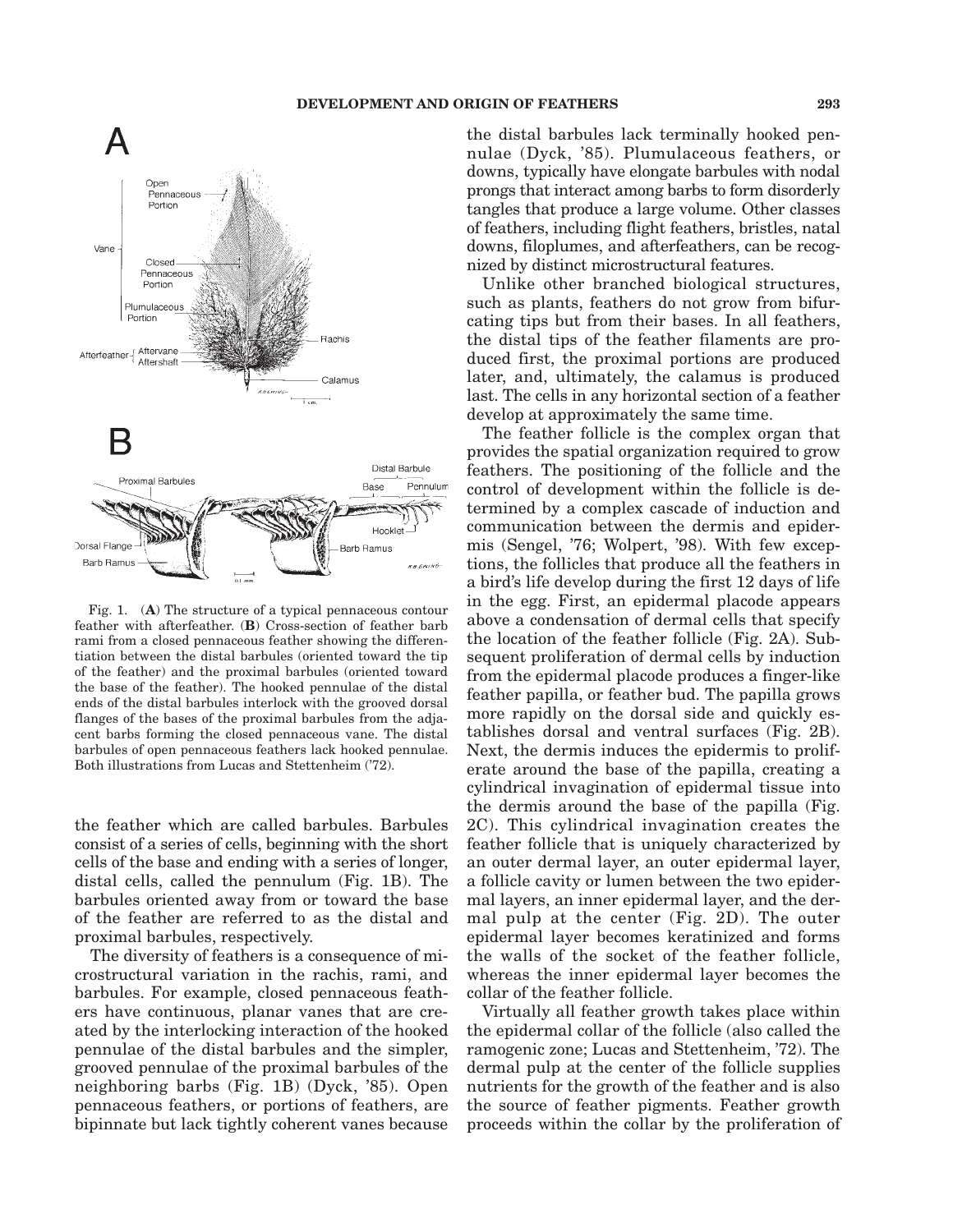



Fig. 2. Schematic diagram of the development of a feather follicle. (**A**) Development of the epidermal feather placode and the dermal condensation. (**B**) Development of a feather papilla (or elongate feather bud) through the proliferation of dermal cells. (**C**) Formation of the feather follicle through the invagination of a cylinder of epidermal tissue around the base of the feather papilla. (**D**) Cross-section of the feather follicle through the horizontal plane indicated by the dotted line in C. The follicle is characterized by the juxtaposition of a series of tissue layers (from peripheral to central): the dermis of the follicle, the epidermis of the follicle (outer epidermal layer), the follicle cavity or lumen (the space between epidermal layers), the follicle collar (inner epidermal layer), and the dermal pulp (tissue at the center of the follicle). The proliferation of feather keratinocytes and most of the growth of the feather takes place in the follicular collar. Fig. 3. Diagram of helical displacement of barb ridges

keratinocytes, which produce intracellular feather keratin. Each layer of cells is pushed upward and out of the collar by younger, more basal cells proliferating below. Gradually, older, more superficial keratinocytes become isolated from nutrients provided by the dermal pulp, and they die, leaving behind the keratin matrix that constitutes the mature feather.

The different parts of the feather are created by differentiation within the follicle collar. The peripheral layer of the collar produces a cylinder of keratin that forms the superficial, deciduous sheath of the emerging feather. The inner layer of the epidermal collar becomes organized into a series of longitudinal ridges known as barb ridges. Keratinocytes within the barb ridges produce filaments that become the rachis, rami, and barbules of the growing feather.

The primary branched structure of the barbs and rachis of a pinnate feather is produced by helical displacement of barb ridges within the follicle (Fig. 3). Subsequent, younger cells within each barb ridge do not grow directly below the older, more superficial cells. Rather, they are displaced in position within the cylindrical collar toward the anterior midline of the follicle. [I differ from Lucas and Stettenheim ('72) in using "anterior" and "posterior" instead of "dorsal" and "ventral" to refer to the primary axis of orientation



within the follicle of a feather with a main feather and an afterfeather (from Lucas and Stettenheim, '72). Initially, barb ridges form at the new barb locus on the posterior midline of the collar and are gradually displaced, as they grow, around the collar toward the anterior midline, where they fuse to the rachis ridge to form the rachis. Following the formation of the paired new barb loci, new barb ridges are helically displaced anteriorly toward the main rachis and posteriorly to form the rachis and vane of the afterfeather. A mature contour feather with afterfeather is illustrated in Figure 1A.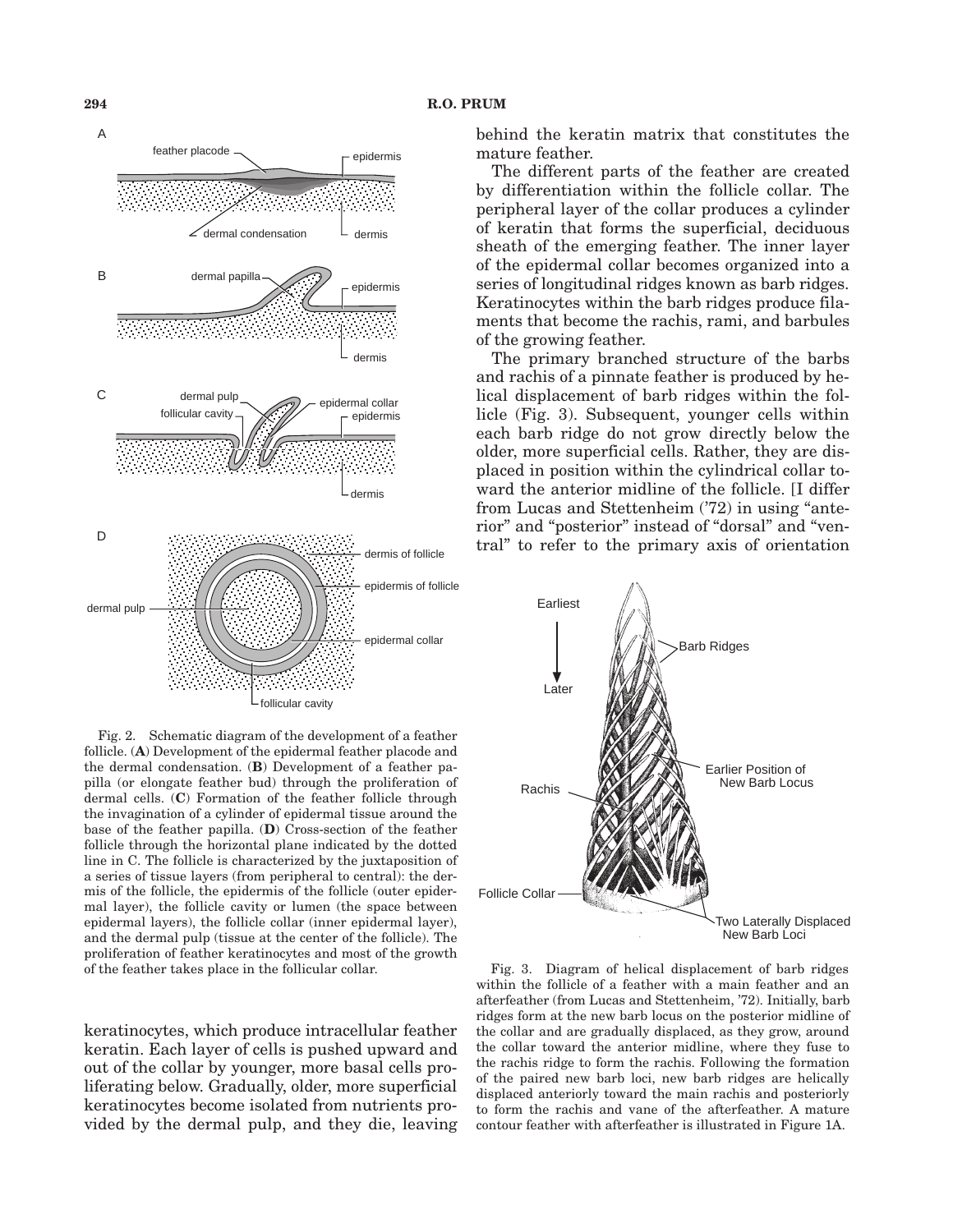within the follicle. The use of "anterior" and "posterior" avoids confusion between terminology for the orientation within the follicle and the orientation of the vane of the mature feather.] As a consequence, barb ridges are helically displaced as they grow toward the anterior midline of the follicle where they fuse to the largest, anteriormost barb ridge, called the rachis ridge, which becomes the rachis of the emerging feather. New barb ridges form at the new barb locus, a site along the posterior midline of the collar opposite the rachis ridge in symmetrical feathers (Fig. 3). As new barb ridges are formed, the follicle may increase in diameter. From the new barb locus, barb ridges begin their helical displacement around the collar to fuse with the rachis ridge at the anterior midline of the follicle and create the barbs of the left and right sides of the feather vane.

The secondary branched structures of the feather—the barbules—are produced by peripheral-basilar differentiation and cell death within layers of cells of the barb ridges. The inner cells within the barb ridges form the ramus, or main shaft, of the barb while the peripheral cells differentiate into the barbule plates that form the barbules of that barb. Barbule filaments are one cell thick, so each horizontal layer of cells constitutes a single barbule plate that becomes a single pair of barbules. First, the peripheral barbule plate differentiates from the main ramus. Then, the barbule plate differentiates into a lateral pair of plates by the death of the cells along its central axis. The peripheral cells in the paired barbule plates become the distal cells of the barbules, and the more central cells become the base of the barbules, which fuse to the ramus. Since cell proliferation and growth within the collar produces vertical displacement, the distal cells of the barbules are displaced upward out of the follicle as the barbules grow.

As the feather approaches its final size, new barb ridges cease to form at the new barb locus, the follicle decreases in diameter, and the last barb ridges fuse to the rachis ridge. Ultimately, the collar resumes its undifferentiated cylindrical state forming the tubular calamus that is the base of the emerging feather. The center of the tubular calamus is then sealed from the dermal pulp by a keratinaceous pulp cap made from the innermost basilar layer of the epidermal collar. The completed, emerging feather is a cylindrical structure of branched keratin filaments that is covered by a superficial, deciduous keratin sheath, and is commonly called a pin feather. Only after the cylindrical feather emerges from its sheath does it obtain its mature planar, pennaceous, or plumulaceous form. Thus, in a closed pennaceous feather, the hooked pennulae of the distal barbules can only extend to interlock with the unhooked pennulae of the proximal barbules of the neighboring barb (Fig. 1B) after these filaments have emerged from the cylindrical sheath and unfurled into a planar vane. The peripheral surface of a cylindrical pin feather becomes the dorsal surface of the fully emerged feather, whereas the internal or basilar surface of the collar becomes the ventral surface of the feather vane.

The microstructural diversity of feathers is a consequence of the control of developmental mechanisms within the feather follicle. For example, the differentiation between the proximal and distal barbules that creates a closed pennaceous vane originates with differential patterns of growth in the proximal and distal barbule plates within the barb ridges of the follicle. Further, the asymmetrical vane of remiges and rectrices (the flight feathers of the wings and tail) are created by a lateral displacement of the new barb locus from the posterior midline to one side of the collar. This displacement likely occurs through differential recruitment of new barb ridges from the new barb locus to one side of the follicle collar, since asymmetrical vanes are created by differential increase in the width of one side of the feather vane.

Feathers in many birds also have an afterfeather, which is a composed of a second rachis with barbs and barbules connected to the posterior midline of the same calamus (Fig. 1A). The aftershaft originates when the new barb locus divides into two loci that are laterally displaced on opposite sides of the collar (Fig. 3). Barb ridges that form on the anterior sides of these loci are helically displaced toward the rachis and become the barbs of the main feather, whereas barb ridges on the posterior sides of these two loci are helically displaced toward the posterior midline of the follicle collar, and fuse to form the rachis and barbs of the afterfeather (Fig. 3).

Each follicle produces a series of feathers during the life of the bird, and most follicles are capable of producing feathers with a variety of different structures at different times in the life cycle of the bird, indicating the fine regulation of developmental mechanisms within the follicle. The first feathers to emerge from most follicles are plumulaceous natal downs. Most of these same follicles will produce pennaceous contour feath-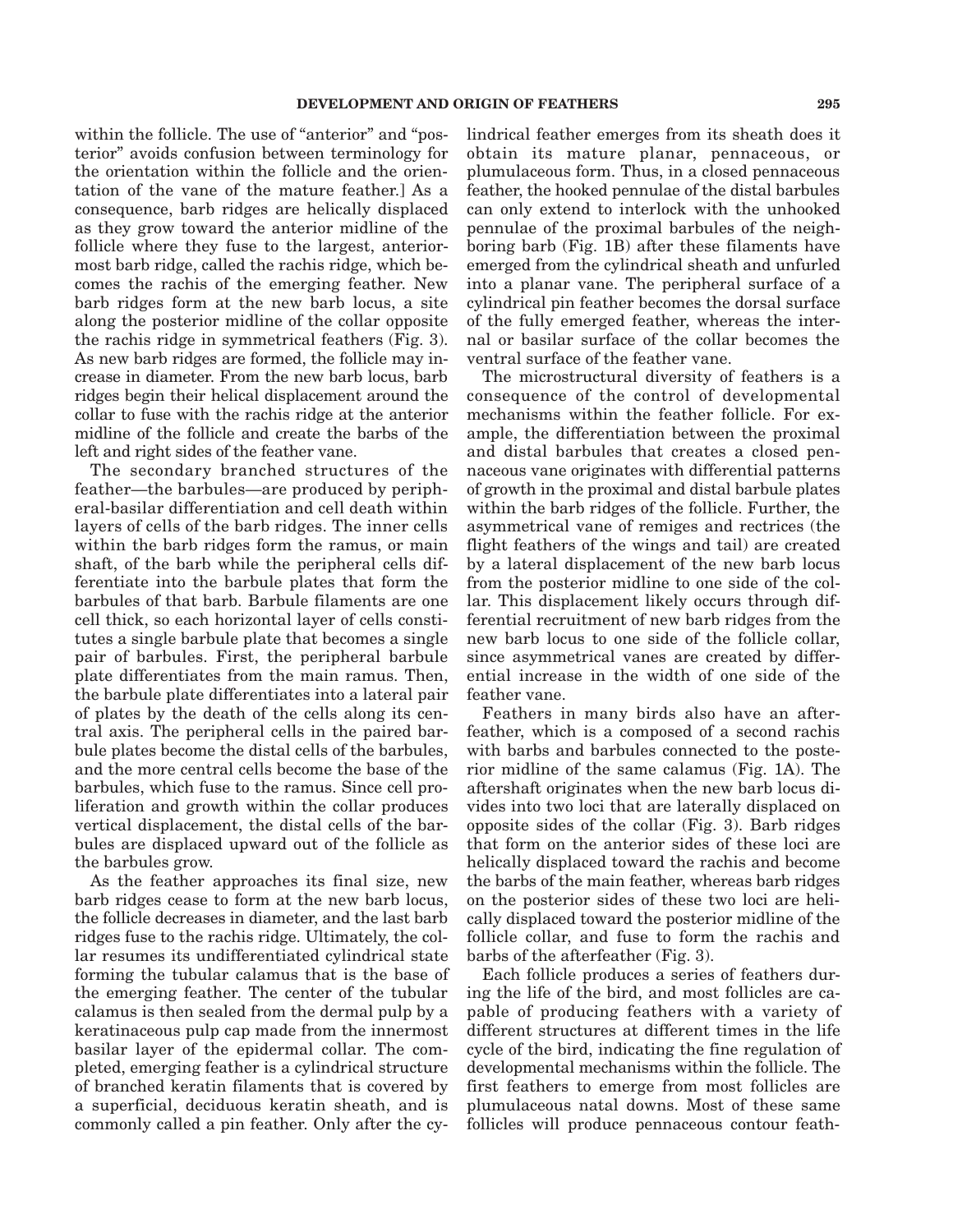

Fig. 4. Developmental model of the origin and diversification of feather follicles. The model is depicted as a transition series of cross-sections of the follicle collar (the innermost layer of epidermal tissue in the feather follicle; Fig. 2D). The consequent transition series in feather morphologies is illustrated in Figure 5. Each diagram is oriented with the ante-

ers in subsequent molts. Feathers can also vary tremendously in morphology from their distal tips to their bases indicating close temporal regulation of developmental mechanisms within single feathers. Most contour feathers are open pennaceous at the tips of the barbs, closed pennaceous toward the base of the barbs, and plumulaceous at the base of the entire feather (Fig. 1A) as a result of fine temporal control of developmental mechanisms of the follicle during feather growth. The structural diversity of feathers is not a consequence of variation in the structure of follicles but of the control of follicular developmental mechanisms that are within the capacity of all follicles.

Bird feathers are usually molted once a year, commonly twice a year, and occasionally once every other year. With each molt, the follicle resumes activity, the collar becomes reorganized into a proliferating tissue with barb ridges, and an entirely new feather of the appropriate structure, shape, symmetry, size, and color emerges. Feathers with a large calamus usually fall out of the follicle as the collar and pulp reorganize. However, the structural continuity of the follicle collar between the subsequent feathers produced by a single follicle is documented by the frequent observation of the calamus of a natal down feather attached to the distal tips of the barbs of the subsequent feather to emerge from that follicle (Lucas and Stettenheim, '72: figs. 229, 230).

# **A DEVELOPMENTAL MODEL OF FEATHER EVOLUTION**

Feathers are hypothesized to have originated with the first feather follicle (stage I), and feather com-

rior surface of the collar upward. The developmental novelties are labeled in the stages at which they originate. Stage I: Origin of the undifferentiated collar through a cylindrical epidermal invagination around the base of the feather papilla. Stage II: Origin of the differentiation of the inner layer of the collar into longitudinal barb ridges and the peripheral layer of the collar into the feather sheath. Stage III: Either of these developmental novelties could have occurred first, but both are required before stage IV. Stage IIIa: Origin of helical displacement of barb ridges and the new barb locus. Stage IIIb: Origin of paired barbules from peripheral barb plates within the barb ridges. Stages IIIa and IIIb: Origin of follicle capable of helical displacement and barbule plate differentiation. Stage IV: Origin of differentiated distal and proximal barbules within barbule plates of barb ridges. Stage Va: Origin of lateral displacement of the new barb ridge locus. Stage Vb: Origin of the division of posterior new barb locus into a pair of laterally displaced loci, and opposing anterior and posterior helical displacement of barb ridges toward the main feather and afterfeather of the follicle. See text for details of additional stages in the evolution of feather diversity (stages Vc–f).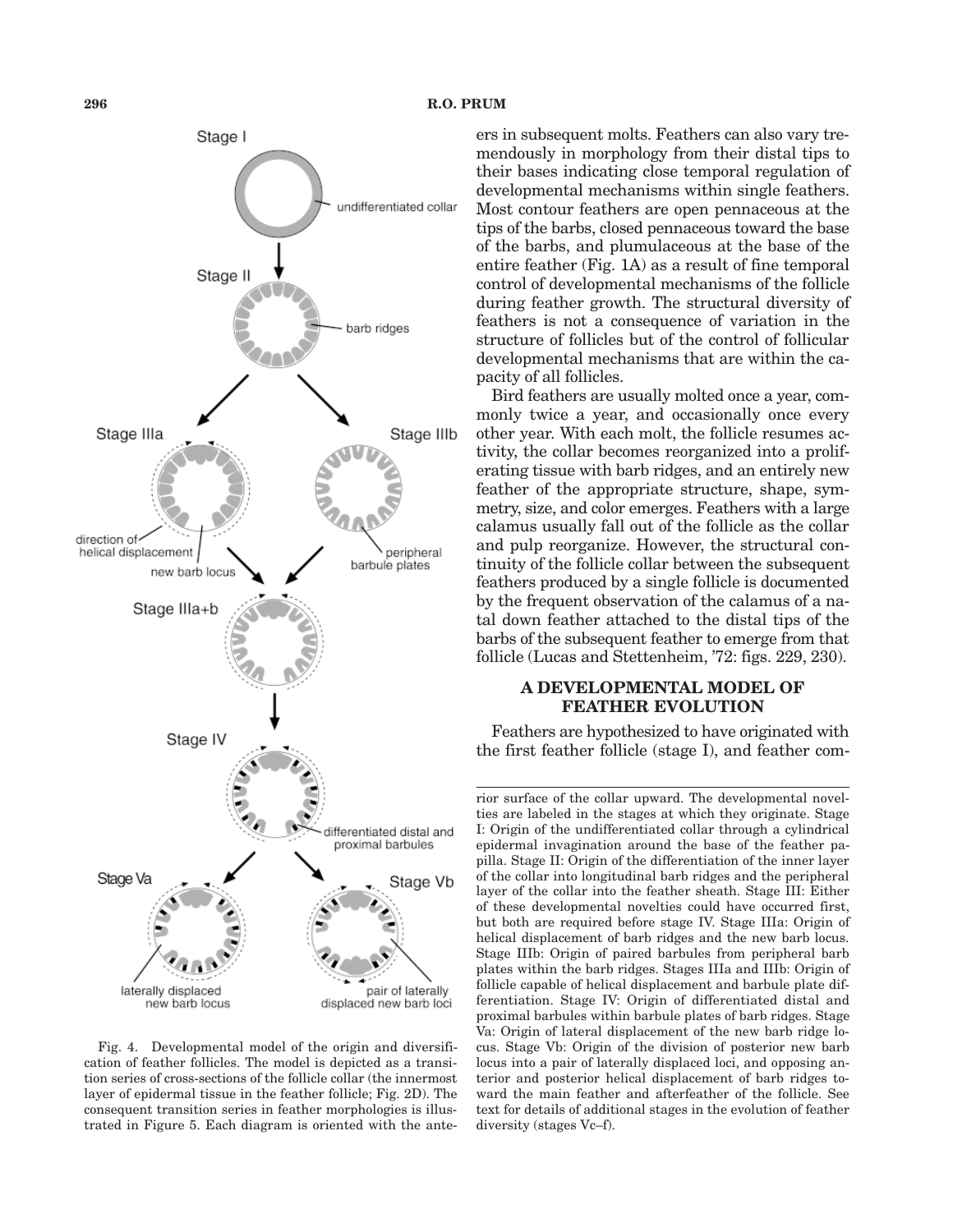

Fig. 5. Developmental model of the origin and diversification of feathers. The proposed transition series of feather follicles is shown in Figure 4. Stage I: The origin of an undifferentiated tubular collar yielded the first feather—a hollow cylinder that resembled the simple sheath or calamus of a modern feather. Stage II: The origin of a collar with differentiated barb ridges resulted in a mature feather with a tuft of unbranched barbs and a basal calamus emerging from a superficial sheath. Stage IIIa: The origin of helical displacement of barb ridges and the new barb locus resulted in a pinnate feather of indeterminate number of unbranched barbs fused to a central rachis. Stage IIIb: The origin of peripheral barbule plates within barb ridges yielded a feather with numerous branched barbs attached to a basal calamus. Stages IIIa and IIIb: The feather possessed a bipinnate, open pennaceous structure with a rachis and barbs with barbules.

plexity is hypothesized to have evolved through a series of derived developmental novelties within feather follicles (stages II–V). The model is illustrated as a transition series of cross-sections of the collar of the follicle of a developing feather (Fig. 4), and as a parallel transition series of consequent mature feather morphologies (Fig. 5).

# *Stage I*

The follicle originated with the cylindrical epidermal invagination around the base of the feather papilla. The undifferentiated tubular collar yielded the first feather—a hollow cylinder that resembles the calamus, or sheath, of a modern feather.

# *Stage II*

The inner, basilar layer of the collar differentiated into longitudinal barb ridges that grew unbranched keratin filaments. The thin peripheral layer of the collar became the deciduous sheath. The resulting mature feather resembled a tuft of unbranched barbs with a basal calamus.

## *Stage III*

Stage III includes two developmental novelties (IIIa and IIIb), either of which could have occurred first. Both are required prior to stage IV. The evolution of helical displacement of barb ridges within the collar (stage IIIa) resulted in the origin of the rachis, which is formed by the fusion of barb ridges on the anterior midline of the follicle. To create a feather with an indeterminate number of barbs, the posterior new barb locus evolved thereafter. The resulting feather would have had a symmetrical, primarily branched structure with a rachis and unbranched barbs. The evolution of paired barbules within the peripheral barbule plates of the barb ridges (stage IIIb) created the branched barbs with rami and barbules. The resulting

Stage IV: The origin of differentiated proximal and distal barbules created the first closed, pennaceous vane. Distal barbules grew terminally hooked pennulae to attach to the simpler proximal barbules of the adjacent barb. Stage Va: Lateral displacement of the new barb locus led to the growth of a closed pennaceous feather with an asymmetrical vane resembling modern rectrices and remiges. Stage Vb: Division and lateral displacement of the new barb loci yielded opposing, anteriorly and posteriorly oriented patterns of helical displacement producing a main feather and an afterfeather with a single calamus. The afterfeather could have evolved at any time following stage IIIb, but likely occurred after stage IV based on modern aftershaft morphology. See text for details of additional stages in the evolution of feather diversity (stages Vc–f).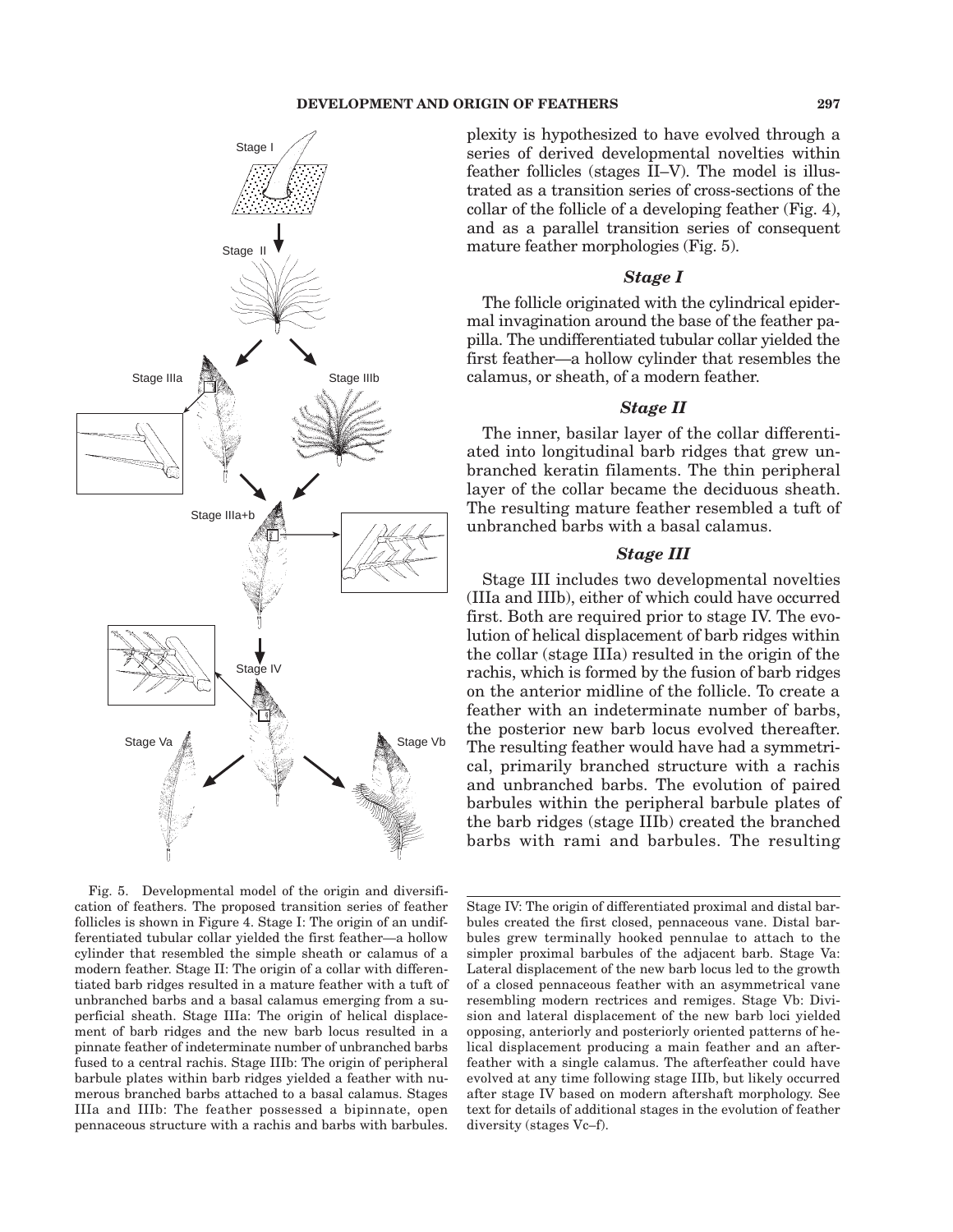feather would have been a tuft of branched barbs without a rachis. Following both stages IIIa and IIIb, the feather possessed an open pennaceous structure with a rachis, barbs, and barbules.

#### *Stage IV*

The evolution of differentiated distal and proximal barbules created the closed, pennaceous vane. Terminally hooked pennulae on the distal barbules evolved to attach to the simpler proximal barbules of the adjacent barb to form the closed vane.

### *Stage V*

Following the origin of the closed pennaceous feather, subsequent developmental novelties gave rise to additional structural diversity. Asymmetrical flight feathers with vanes of different widths evolved by the lateral displacement of the new barb ridge locus from the posterior midline of the collar toward either side (stage Va). Vane asymmetry could have evolved any time after the origin of a planar vane (stage IIIa), but, prior to stage Va, these asymmetrical feathers could not have been closed and pennaceous or functioned in flight.

The aftershaft originated through the division of the posterior new barb locus into a pair of laterally displaced loci that created opposing, anteriorly and posteriorly oriented patterns of helical displacement, producing a main feather and an afterfeather with a single calamus (stage Vb). The afterfeather could have evolved at any time following stage IIIb, but likely occurred after stage IV, based on modern afterfeather morphology. Modern bipinnate plumulaceous feathers evolved from pennaceous feathers through the origin of nodal prongs in the distal cells of the barbules and other structural features (stage Vc, not illustrated). This stage could either have proceeded from the evolution of bipinnate feathers (stage IIIa and IIIb) or the origin of the closed pennaceous feather (stage IV), but the structure of modern downs indicates that they were derived from closed pennaceous feather morphologies (stage IV).

Additional feather diversity, including filoplumes, powder down, and bristles can also be hypothesized to have evolved by additional developmental novelties. Modern filoplumes consist of a rachis with a terminal tuft of barbs and additional basal barbs that do not fuse to the rachis (Lucas and Stettenheim, '72, p 388– 391). They are hypothesized to have evolved through the loss or cessation during development of helical barb ridge displacement and barb ridge formation by the new barb locus (stage Vd). They could have evolved anytime after the origin of bipinnate feather structure (stage IV). Powder downs are derived bipinnate contour feathers that are characterized by elongate barbules covered with powdery particles that are distributed around the plumage by the preening of the adult bird (Lucas and Stettenheim, '72, p 386– 387). Powder down feathers evolved through the derived retention of the axial and marginal cells within barbule plates (stage Ve). The differentiation and programmed death of the axial and margin barbule plate cells create the differentiated pairs of barbule plates within the barb ridges of typical bipinnate feathers. In powder downs, these axial and marginal cells are retained until later in development when they become the exfoliating keratin particles between the elongate barbules (Lucas and Stettenheim, '72, p 386–387). Avian bristles are characterized by the increased strength of the rachis and the reduction (sometimes complete) of the barbs and barbules. Bristles evolved through the derived reduction in barb number and barbule structure within the follicle (stage Vf).

#### **DISCUSSION**

All feathers develop as cylinders within the tubular epidermal collar of the feather follicle. The cylindrical organization of the follicle is the defining developmental and morphological characteristic of feathers. Thus, feathers originated with the evolution of the first follicle. The first follicle was a tubular cylinder with an undifferentiated collar (stage I), and the first feathers were thus hollow keratin cylinders (Figs. 4 and 5, stage I). Depending on the diameter of the follicle, these feathers could have been thin hairlike filaments or substantial cone-shaped structures. Follicles and feathers subsequently diversified through a series of derived novelties in the developmental mechanisms within the follicle (Figs. 4 and 5, stages II–V). Once the inner layer of the follicle collar became differentiated into longitudinal barb ridges (stage II), a feather with a tuft of nonpinnate barbs evolved. With the evolution of helical displacement of barb ridges (stage IIIa), the rachis arose. The differentiation of the peripheral barbule plates within barb ridges (stage IIIb) yielded paired barbules. Only after the origin of an open pennaceous feather with both a rachis and barbules (stage IIIa and IIIb) could structural specialization of the distal and proximal barbules evolve to create a pennaceous feather with a closed vane (stage IV). Subsequent novelties in the de-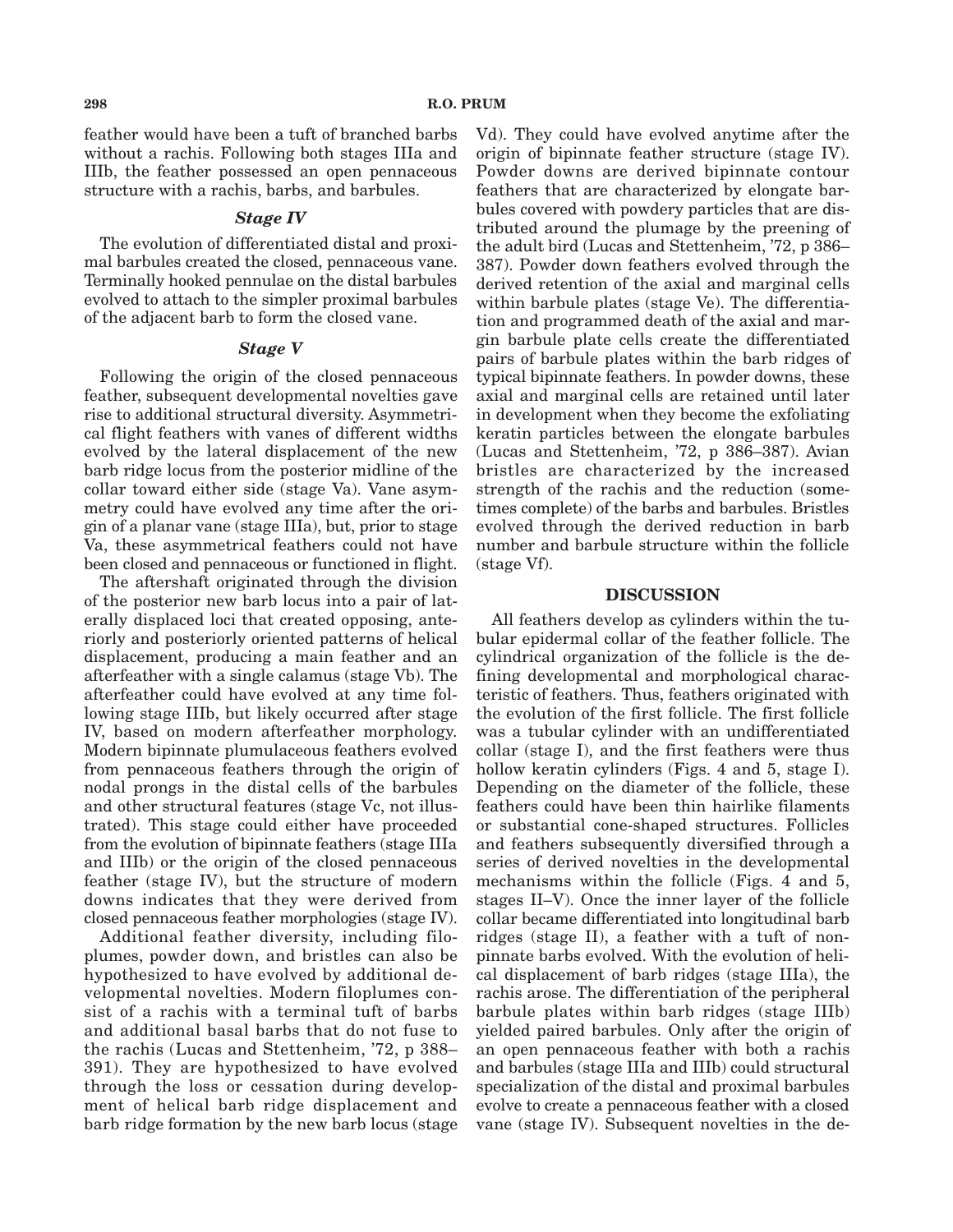velopmental mechanisms of the follicle gave rise to the rest of feather diversity, including asymmetrical flight feathers, the afterfeather, and most modern downs (stage Va–f).

By inferring a hierarchical and causal organization among the events in feather development within modern avian follicles, the model polarizes most of the developmental novelties required to evolve the entire structural diversity of feathers. Thus, filamentous barbs are hypothesized to have evolved before the rachis because the rachis is created within the follicle by the fusion of barb ridges to the presumptive rachis ridge. In pinnate feathers, an initial period of purely axial growth is required in the follicle before the initiation of helical displacement and the formation of the rachis (Lillie and Juhn, '32). In contrast, barbs are hypothesized to have evolved before barbules because barbules are formed by the peripheral differentiation of layers of cells within the antecedent barb ridges. The open pennaceous feather is hypothesized to have originated before the closed pennaceous feather because the rachis, the barb rami, and the barbules of an open pennaceous feather are structural prerequisites of the derived differentiated barbule morphologies that create the closed pennaceous vane. The afterfeather is hypothesized to evolve after the main feather since the paired, laterally displaced new barb loci that produce the afterfeather develop ontogenetically from the division of the single posterior new barb locus (Fig. 3) (Lucas and Stettenheim, '72). The only exceptions are the highly derived contour feathers of the flightless Australo-Papuan ratites, *Dromaius* and *Casuaria,* in which the main feather is equal in length to the afterfeather. A few novelties, such as the origin of helical displacement of barb ridges and the origin barbules, cannot completely polarized within the model (Figs. 4 and 5, stages IIIa and IIIb) because there are no currently justifiable criteria for establishing a causal or hierarchical relationship between these developmental events.

Unlike most previous hypotheses of feather origins, all of the morphologies hypothesized by this developmental model exist among the feathers of extant birds, and are thus known products of avian feather follicles (Lucas and Stettenheim, '72). For example, the undifferentiated cylindrical structure hypothesized as the very first feather is present in the calamus and the sheath of all avian feathers (Fig. 5, stage I). Many barbule-less ornamental feathers, like the display plumes of egrets (*Egretta*, Ardeidae) and birds of paradise

(*Paradisaea*; Paradisaeidae), closely resemble feathers in stage IIIa. This developmental model is therefore completely consistent with the data available from modern birds. However, the various morphological classes of extant feathers have had multiple origins and complex evolutionary histories within modern birds. Thus, the barbule-less display plumes of extant birds are secondarily simplified from derived closed pennaceous contour feathers (stage IV). Documenting the evolutionary history of specific modern avian feathers will require detailed phylogenetic analyses of feather structure variation within extant avian clades.

Additional intermediate stages could have occurred between some of the stages of the proposed model. For example, if the evolution of helical growth occurred before the origin of the new barb locus, then stage IIIa would have been composed of two independent stages that produced a distinct intermediate feather type (i.e., a long shaft with a terminal tuft of a finite number of barbs). Furthermore, if a laterally undifferentiated peripheral barbule plate evolved prior to the lateral differentiation of the plate into paired plates, then a single unbranched barbule, or unpaired branch of the ramus, could have evolved prior to the evolution of paired barbules. There are, however, no extant feathers that have this morphology. Asymmetrical feather vanes (stage Va) could also have evolved any time after the origin of the vane (stage IIIa), but these feathers would not have been closed and pennaceous as are modern rectrices and remiges. Given the startling diversity of structures grown by modern feather follicles, it would not be surprising if additional, currently unknown structural diversity may have evolved during the early history of the feather follicle.

In general, the polarities of developmental novelties in the model are congruent with von Baer's rule—the hypothesis that stages that occur earlier in development are phylogenetically more broadly distributed and historically plesiomorphic (e.g., Gould, '77). However, the model does not rely solely on relative timing of events in ontogeny to justify these polarities. The stages of the model are inferred from the hierarchical nature of the developmental mechanisms of the follicle rather than from an analysis of the ontogenetic progression of plumages grown within the follicles of birds. Thus, plumulaceous feathers (stage II) are not primitive to pennaceous feathers (stage IIIa and beyond) because the first plumage of extant birds is usually downy, but because the simplest differentiated follicle collar would have produced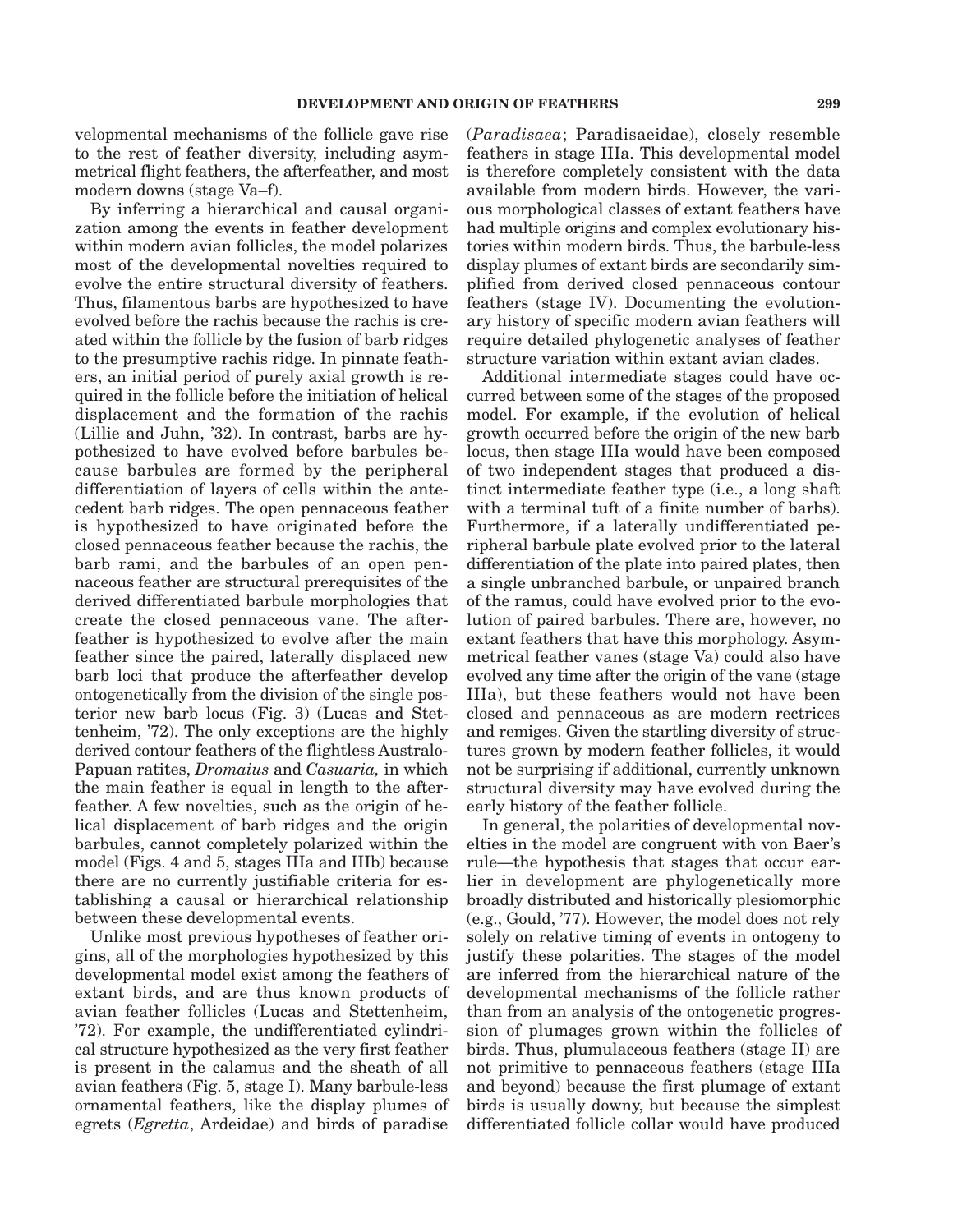plumulaceous feathers. One detail, however, of feather development appears to violate von Baer's rule. During the development of the first feather papillae in the embryo (before day 12 in the chick, *Gallus gallus*), the barb ridge primordia appear as longitudinal condensations within the feather papillae before the follicle and collar are fully formed (Lucas and Stettenheim, '72). However, this developmental event—the origin of the feather before the follicle and collar—is clearly derived because barb ridges would be unable to grow without the spatial organization provided by the collar.

If the answer to the question of feather origins is to be found in the follicle, then the question remains, "Why did the follicle evolve?" The structure of the invaginated follicle creates a unique cylindrical sandwich of epidermal and dermal tissue layers (Fig. 2D). This structure permits: (1) continuous interaction between the epidermis and the dermis, (2) indeterminate growth of the epidermis, and (3) continuous nourishment of the epidermis by the dermis without continued growth in the volume of the dermal pulp. The follicle may have originated through selection for this complex and indeterminate developmental potential rather than for the cylindrical shape of its products. Interestingly, the cylindrical shape of the follicle did not constrain the morphology of feathers. Rather, subsequent developmental novelties led to the evolution of an astoundingly complex diversity of structures that can be grown from a single cylindrical organ.

Detailed examination of the growth of feathers clearly documents that feathers are not merely derived scales (Brush '93, '96). The current model, however, requires a reevaluation of the homology between feathers and scales and their mechanisms of morphogenesis. Except for differences in their shape, spacing, and biochemical composition (Sengel '76; Brush '93, '96), feathers and scales develop by essentially the same mechanisms from the origin of the placode through the growth of an elongate papilla with an established anteriorposterior axis (Fig. 2A, B). However, with the origin of the epidermal invagination that defines the follicle (Fig. 2C), feathers have distinct and derived mechanisms of development that are not homologous with scales. Given the ubiquity of scales in avian ancestors and their presence in modern birds, it seems unlikely that the shared similarities of the mechanisms of the earliest development of feathers and scales are convergently evolved. Therefore, feathers and scales are apparently homologous as epidermal appendages at the level of the placode and papilla, but not as mature structures. The origin of the follicle created derived developmental mechanisms unique to feathers that grow structures whose details are not homologous with any aspect of a mature scale.

Recently, Alan Brush ('99a,b,c) has investigated the origin and diversification of feathers from a biochemical, cellular, and developmental viewpoint. Brush's analysis independently supports many of the same conclusions of the model proposed here. In the first of three papers, Brush ('99a) defines a feather as a dermal appendage that is composed largely feather φ-keratin (a derived, 10.4 kd form of β-keratin found in large quantities in modern avian feathers) and grows from a feather follicle. Brush hypothesizes that the protofeather was a single, unbranched hollow structure resembling a single barb or a modern bristle feather. Subsequently, Brush ('99b) proposes a phylogram of extant feather diversity based on feather growth, biochemistry, and the fossil record. The phylogram implies that the bristle-like protofeather evolved into natal down, adult down, various specialized plumes, pennaceous contour feathers, and flight feathers. Brush ('99b,c) then concludes that the feather follicle has an inherent potential for diversification and that the diversification of feathers occurred very rapidly within evolutionary history.

Unlike Brush ('99a,b), I hypothesize that feathers are the products of feather follicles, regardless of whether they are made out of modern, 10.4 kd, feather φ-keratin. If the deletion that created feather φ-keratin provided some derived functional advantage, as hypothesized by Brush ('93), it seems most likely that this biochemical novelty evolved after the follicle. The evolution of functionally novel keratin molecule would probably have occurred after the feathers from the first follicles were exposed to natural selection (M. Christianson, personal communication). Thus, it is unlikely that feather φ-keratin evolved before the follicle as hypothesized by Brush ('99a). Furthermore, Brush's combined biochemical and morphological criteria would require that the biochemical composition of fossil structures be ascertained before they are considered as feathers. Accordingly, the "feathers" of *Archaeopteryx* could not be defined as feathers unless they were composed of modern feather φ-keratin. Although feather φkeratin is an essential component of modern feathers, its evolutionary origin is likely historically independent of the origin of the first structures that could be identified as ancestral feathers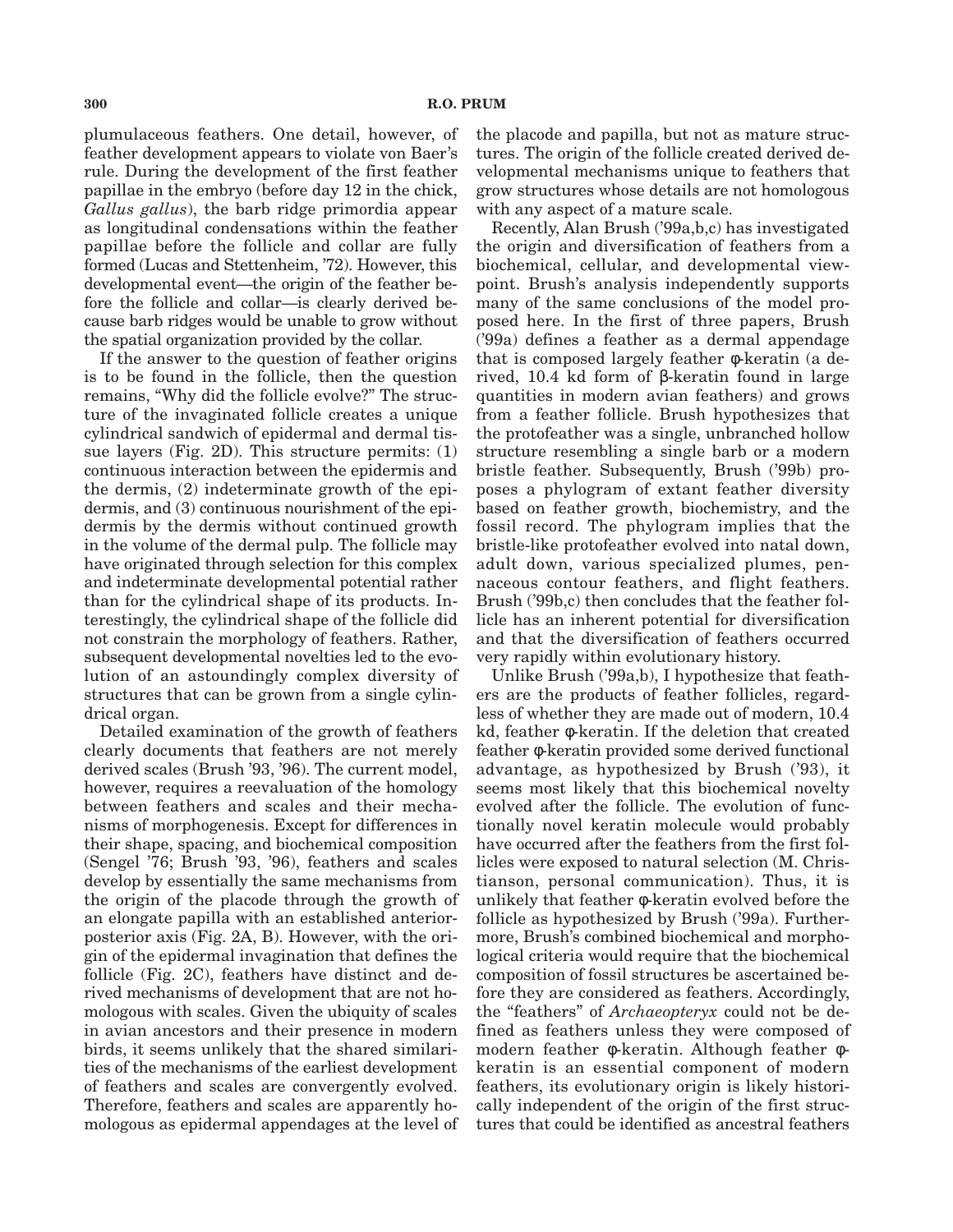on other morphological criteria. For these reasons, the morphological definition of a feather proposed here should be preferred.

Brush's phylogram of feather diversity ('99b) is largely congruent with the model proposed here. For example, we concur on the unbranched cylindrical form of the earliest feather, that the plumulaceous form preceeded pennaceous morphology, and the flight feathers are highly derived. But Brush's hypothesis describes historical relationships among classes of extant feathers (e.g., natal down, semiplumes, etc.). As mentioned previously, however, many extant feathers are characterized by features that indicate that they are secondarily simplified from more highly derived feathers. For example, the differentiation of distal and proximal barbules in many modern downs implies that they are secondarily derived from derived pennaceous feathers. To avoid conflating the original history of feather complexity and the complex evolution of feather morphology within modern birds, I prefer to hypothesize polarities among classes of feathers that are defined by morphological criteria without reference to modern feathers. Evolutionary history of the diversity of modern feathers should be pursued through comparative phylogenetic analyses within clades of modern birds. Further, Brush's ('99a,b) description of the first cylindrical feather as being like a single barb is evolutionarily misleading. The first feather was likely produced by the whole, undifferentiated collar and would not have been homologous with a single feather barb. Barbs are produced by barb ridges that are differentiated portions of the collar. Barbs evolved through the differentiation of the collar into these barb ridges, and not through the duplication of the growth centers that created the first feather, as implied by Brush ('99b).

Last, Brush ('99b,c) cites the extraordinary diversity of structures produced by single modern follicles as evidence of the omnipotence of this novel integumental organelle, and he advocates a historically rapid diversification of feathers following the initial origin of the feather follicle. However, the presence of complex developmental mechanisms within modern follicles does not imply that these mechanisms evolved rapidly, simultaneously, or as an automatic consequence of the initial evolution of a cylindrical follicular structure. We have no evidence regarding how easy or difficult it may have been to evolve the various developmental apomorphies that led to the diversity of feather morphologies (Figs. 4 and 5). Current evidence is insufficient to support Brush's conjecture.

Many additional topics in feather evolution remain to be studied. For example, it is currently unclear when feather molt first evolved. Molt involves the periodic cessation of growth and disorganization of the follicle collar followed by the subsequent reorganization of the collar and the resumption of growth of a new feather. The emerging large samples of some species of early fossil birds should be scrutinized for indications of molt. Also, the evolution of the pigmentary and structural coloration of feathers, both of which are created during feather growth, is not understood. Further research in these areas would greatly expand our understanding of the evolution of feather diversity.

#### *Functional hypotheses of feather origin*

The main contribution of the model is to propose that a transition series for the evolution of avian feathers can be inferred from current developmental evidence available from extant birds without reference to functional scenarios or adaptive hypotheses. Thus, the model is functionally neutral and does not specify which modes of selection may have been involved in any particular stage of the evolution of feather complexity. The model, however, does make specific predictions about the transition series of morphologies that occurred during the evolution of modern feathers, and it is possible to evaluate whether the morphologies hypothesized by previous functional models are consistent with how feathers develop and how the follicle could have evolved.

#### **Flight**

Feathers have been hypothesized to have evolved through natural selection on primitive scales for an aerodynamic function (Parkes, '66; Maderson, '72; Feduccia, '93, '96). These models hypothesize that scales became elongate and planar, then fringed, and ultimately pennaceous through continuous selection for increasing aerodynamic efficiency. The aerodynamic hypothesis, however, is basically incompatible with the details of feather development.

First, the developmental similarities between scales and feathers essentially ends with the origin of the follicle. Once the papilla develops a cylindrical, invaginated follicle and collar (stage I), the details of feather development are entirely distinct from those of a scale. The aerodynamic hypothesis requires that ancestral feathers maintained a planar form that could provide an aerodynamic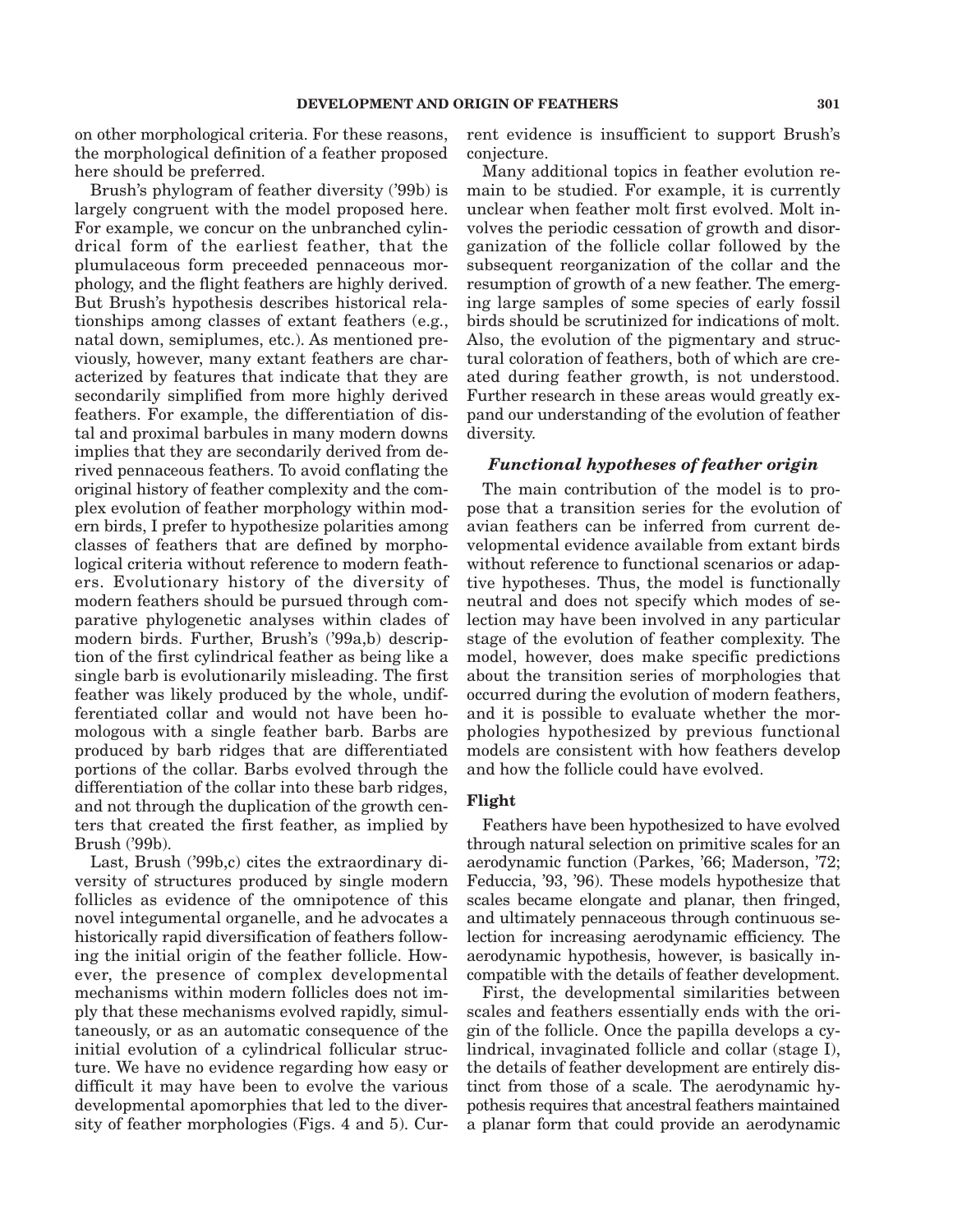function during all stages of its evolution, from scale to modern asymmetrical pennaceous flight feather. However, the vane of a pennaceous feather is not historically homologous with, nor functionally contiguous with, the surface of a reptilian or avian scale. The dorsal and ventral surface of a mature feather are created by the peripheral and inner surfaces of the follicle collar, respectively, and cannot be considered homologous with the dorsal and ventral surfaces of a scale, which are formed by the dorsal and ventral surfaces of a scale papilla. From their origin within the follicle until final emergence, all feathers are cylindrical. Any scenario that requires an incremental functional continuity between planar scales and essentially cylindrical feathers is not supported by developmental observations.

Second, a closed pennaceous vane is created by the interlocking interaction of the differentiated proximal and distal barbules of neighboring barbs. As described above, the completely bipinnate, open pennaceous feather must have evolved before the closed pennaceous feather because only after bipinnate structure had evolved were the structural prerequisites of a closed pennaceous feather present. Thus, it was impossible for the feather to maintain an interlocking, planar aerodynamic surface while evolving a bipinnate structure.

Third, for the aerodynamic model to be developmentally plausible, feathers would have had to pass through a stage in which a generally undifferentiated collar was split along the posterior midline of the follicle to create a keratinaceous scale without barbs. There are no avian feather follicles that produce such structures. There are a few examples of modern feathers that somewhat resemble the "fringed scales" hypothesized by the aerodynamic model. For example, the contour feathers of penguins (Spheniscidae) are a terminally pinnate but basally fused into a broad, scalelike rachis. These exceptional and highly derived feathers further demonstrate that the rachis is formed by fusion of barb ridges, and that differentiated barbs originated before the rachis.

Fourth, feathers were unlikely to have been able to perform an aerodynamic function until after the evolution of the closed pennaceous vane—the first feather structure that can conceivably create a coherent aerodynamic surface (stage IV). The only feathers with a primarily aerodynamic function are the rectrices and remiges with asymmetrical vanes, and these feathers evolved through lateral displacement of the new barb locus within the follicle (stage Va). Feathers evolved an aerodynamic function only after substantial evolution in follicle complexity.

In conclusion, the aerodynamic hypothesis for the origin of feathers is incompatible with the most salient feature of feather development—the cylindrical nature of the follicle. Further, the bipinnate structure of feathers could not have evolved by selection on increasingly elongate scales for an aerodynamic function. Some feathers did ultimately evolve an aerodynamic function, but selection for an aerodynamic function could only have taken place after the evolution of the closed pennaceous, bipinnate feather (stage IV). Of all the diversity and structural complexity of feathers, natural selection for an aerodynamic function probably only gave rise to the asymmetrical vane and robust rachis found in the rectrices and remiges of most flighted birds (stage Va).

#### **Thermal insulation**

It has been hypothesized that feathers originated through natural selection for thermal insulation. The first cylindrical feathers (stage I) could have provided significant insulation if they were thin, numerous, and pliable like mammalian hair. The first filamentous, nonpinnate feathers (stage II) could certainly have been plumulaceous and provided thermal insulation.

#### **Heat shielding**

Regal ('75) hypothesized that feathers evolved from elongate, crudely pennaceous scales as a shield from excessive solar radiation. As in the flight hypothesis, the protofeathers hypothesized by the heat shielding model, which appear to be structurally intermediate between scales and mature pennaceous feathers, cannot be grown from feather follicles by any plausible developmental mechanism. It is conceivable, however, that the first cylindrical feathers (stage I) could have been behaviorally deployed to provide heat shielding to the organism.

# **Water repellency**

Dyck ('85) hypothesized that feathers evolved through natural selection for water repellency. The very first cylindrical feathers (stage I) could not have provided such a function, but it is plausible that the first filamentous, nonpinnate feathers (stage II) could have functioned in that capacity.

#### **Communication and crypsis**

Feathers have been hypothesized to have evolved through natural or sexual selection for communi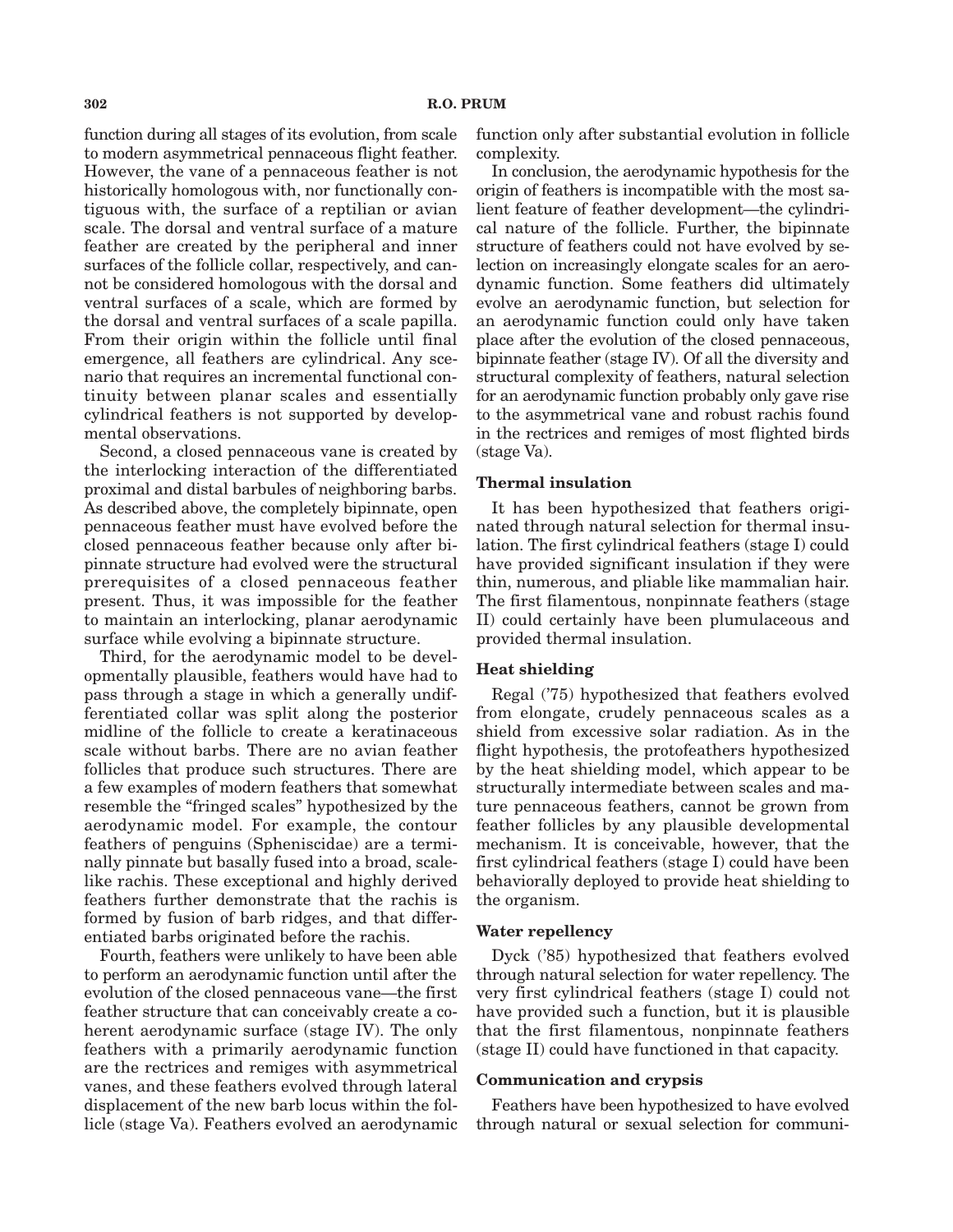cation (Mayr, '60). It is also plausible that feathers evolved through natural selection for crypsis or camouflage. There is no reason to think that the keratin of the first feathers could not have been pigmented with melanins and carotenoids as in modern feathers. Even the very first keratinized cylindrical feathers could have been either brightly or cryptically pigmented. The simplest possible control of pigment deposition in the follicle (e.g., on, off) could have yielded feathers with horizontal stripes or longitudinal gradients in color. The more complex pigment patterns and structural colors present in modern feathers would have could not have evolved until after the origin of barbs and barbules.

#### **Defense**

Although modern feathers do not provide significant physical defense to birds, the first cylindrical feathers could have provided protection to the body by creating an array of pointed keratinaceous structures on the integument, as in a modern hedgehog or porcupine. Subsequent adaptive differentiation in feather morphology would have proceeded through selection for some other function.

# *Integumental structures of theropod dinosaurs*

The discovery of filamentous integumental structures on the coelurisaurian theropod *Sinosauropteryx* (Chen et al., '98) has caused considerable excitement among evolutionary biologist and paleontologists. Given the wealth of support for phylogenetic relationship between birds and theropods, Chen et al. ('98) raised the possibility that these structures could be homologous with avian feathers. The integumental structures of *Sinosauropteryx* have received considerable scrutiny, but many questions about their morphology remain, including whether these structures are epidermal appendages or internal integumental structures; whether they are composed of branched or unbranched filaments; whether they are hollow; and whether they grew from follicles. The more recent discovery of similar but much longer filamentous integumental structures on the therizinosauroid theropod *Beipiaosaurus* (Xu et al., '99) has further intensified speculation on the homology of these integumental structures.

Homology among structures cannot be assessed by functional criteria because adaptive evolution among lineages can produce significant changes in function since common ancestry. Unfortunately, current theories of feather origins directly incorporate functional assumptions that could result in rejecting a hypothesis on purely functional criteria. For example, if we assume that feathers evolved for flight, then homology between feathers and some nonaerodynamic fossil integumental structures could be rejected outright. So, traditional functional hypotheses for the origin of bird feathers can be an impediment to evaluation of the homology of these newly discovered dinosaur integumental structures.

This developmental model provides functionally neutral criteria to evaluate the homology between avian feathers and other fossil integumental structures. The model predicts that feathers with single unbranched keratin structures (stage I) or many unbranched keratin filaments (stage II) preceded the origin of the branched or pennaceous feather. From my direct observations of the two specimens of *Sinosauropteryx* (Chen et al., '98), the integumentary structures appear to consist of unbranched filaments about 20 mm long. Reports of the filamentous structures of *Beipiaosaurus* indicate that they are 50–70 mm long and possibly branched. It is uncertain whether the reported branches in both species are bifurcations of single structures or the merely the appearance of branching created by closely adjacent, separate unbranched filaments within the specimens. However, the length and position of these structures in *Beipiaosaurus* demonstrate convincingly that these were not internal integumental structures. Additional examination of the integumental structures of *Sinosauropteryx* and *Beipiaosaurus* is required to establish: (1) whether the filaments are branched, unbranched, or hollow; (2) whether any calami can be observed; (3) whether these structures grew from follicles; (4) whether single or multiple filaments emerge from a single basal structure; and (5) whether they are composed of keratin or even feather φ-keratin. Current descriptions of the morphology of these structures are entirely consistent with homology with avian feathers of stage I or stage II (Fig. 5). If some of these structures prove to be branched, then they could be homologous with feathers of stage IIIa or IIIb. Homology with feathers could be falsified by finding that these structures did not grow from follicles or are not made of keratin.

Given the phylogenetic positions of *Sinosauropteryx* (Chen et al., '98) and *Beipiaosaurus* (Xu et al., '99) within the coelurisaurian theropod dinosaurs, homology between these integumental struc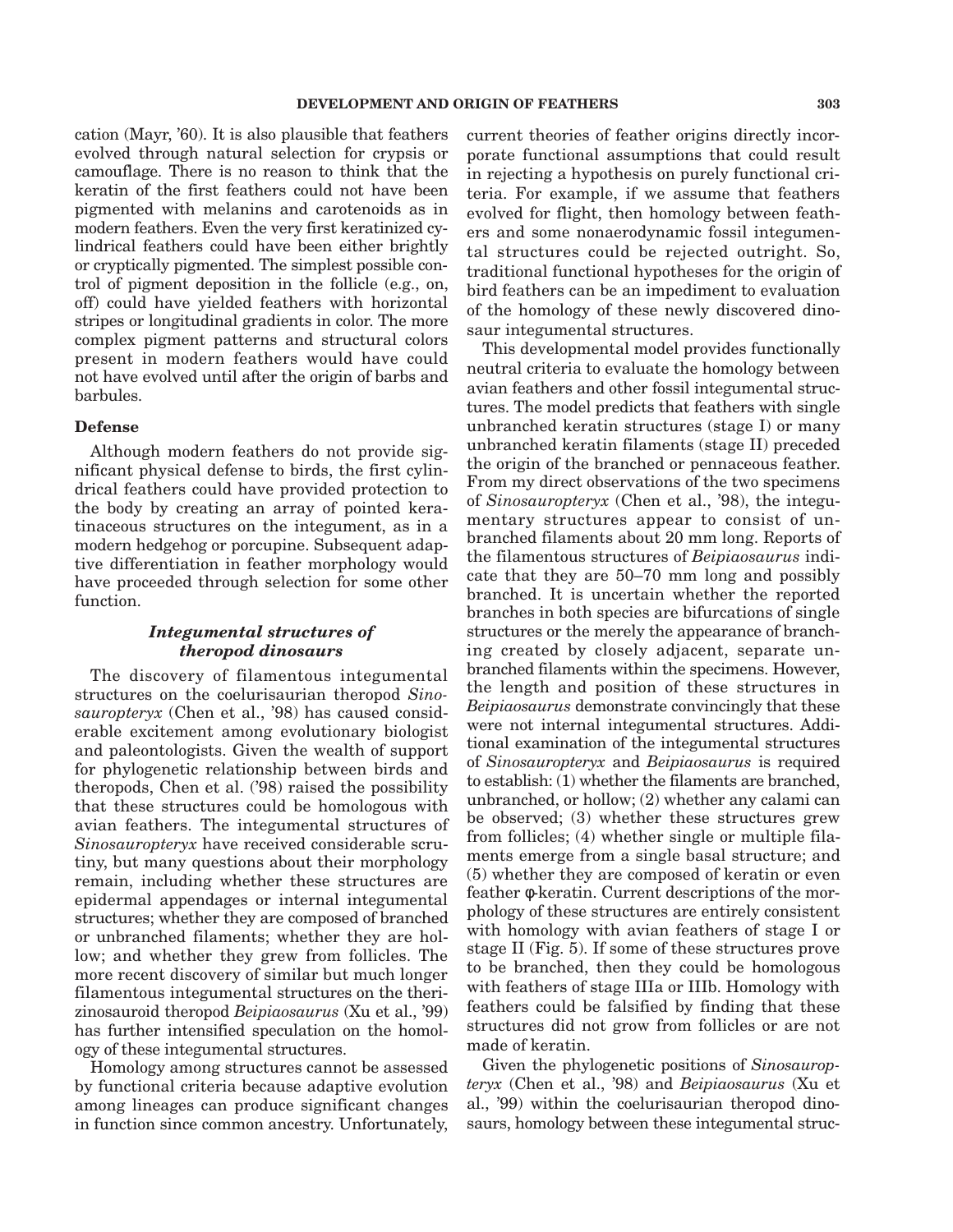tures and feathers would imply a broad phylogenetic distribution for feathers within coelurisaurs, including dromeosaurs, ornithomimids, troodontids, and tyrannosaurs.

The entirely pennaceous integumental structures recently described from the forelimbs and tails of *Protarcheopteryx* and *Caudipteryx* (Ji et al., '98) are doubtless homologous with avian feathers. They are thoroughly modern in morphology although their symmetrical structure implies that they did not function directly in flight. Whether or not these feathers are extraordinary or merely notable depends upon whether these organisms are plesiomorphically flightless theropod dinosaurs or secondarily flightless birds. The original description implied that *Protarcheopteryx* and *Caudipteryx* are the sister taxa to birds (Ji et al., '98) which does not conclusively demonstrate that *Protarcheopteryx* and *Caudipteryx* were plesiomorphically flightless. More detailed phylogenetic analyses including many more taxa are required to further resolve the relationships of *Protarcheopteryx* and *Caudipteryx* to theropod dinosaurs and to birds. If additional phylogenetic analyses confirm that *Protarcheopteryx* and *Caudipteryx* are primarily flightless, then the presence of symmetrical "remiges" and "rectrices" would confirm the hypothesis in the model that symmetrical closed pennaceous feathers (stage IV) preceded the asymmetrical flight feathers (stage Vc).

These recent discoveries rank among the potentially most fascinating fossil finds since the description of *Archaeopteryx*, yet their interpretation is critically related to theories of feather origin. The proposed model provides a new, coherent, and functionally neutral framework for evaluating and testing these hypotheses of homology. In these analyses, it is important to emphasize that early feathers need not precisely resemble any modern feathers, but should be plausibly grown by a conceivable follicle.

# *Molecular mechanisms of feather development*

The development of avian feather placodes and papillae constitutes a historically important model system in developmental biology (Sengel, '76). With the discovery of new molecular methods in developmental biology, feather development has received renewed and intensive molecular investigation (Chuong, '93; Wolpert, '98). The research has confirmed the general paradigm in molecular developmental biology that a common, plesiomorphic set of genes plays an important role in pattern specification and morphogenesis of structures in a diversity of metazoans. Thus, the broadly distributed *Hox* genes, *Wnt-7a*, *Sonic hedgehog, N-CAM, L-CAM, BMP2*, and *TGF* are now known to be involved in specifying the pattern of feathers placodes within ptyerylae and morphogenesis within the feather placodes and follicles (Chuong et al., '90, '93; Noji et al., '93; Serras et al., '93; Nohno et al., '95; Song et al., '96; Ting-Berreth and Chuong, '96; Crowe et al., '98; Jung et al., '98; Noralmy and Morgan, '98; Viallet et al., '98; Wolpert, '98). The rapid progress in this research will continue to improve our understanding of the molecular mechanisms of feather development.

An important goal of developmental biology is establishing generalizations that contribute to the overall understanding of developmental mechanisms of organisms. Thus, most of the classical (Sengel, '76) and modern molecular (Chuong, '93; Wolpert, '98) developmental research on feathers has focused on the most general mechanisms of induction between epithelium and mesenchyme, and on the determination of spatial patterns. Consequently, a great deal of research has focused on the earliest development of feather placodes and papillae, and substantially less molecular investigation has been done on later stages involved in the differentiation and proliferation of structures within the epidermal collar. One exception comes from the observation that *Sonic hedgehog* is expressed in peripheral collar cells between the barb ridges, and apparently plays a role in the differentiation of barb ridges during the growth of the first natal down (Nohno et al., '95).

It would be extremely fruitful to focus molecular techniques on additional specific hypotheses relevant to the development of morphological components of mature feathers: barbs, barbules, afterfeathers, etc. Many fascinating questions remain to be addressed. For example, what specifies and controls the cylindrical epidermal invagination that creates the feather follicle and, thus, defines the feather? How does the plesiomorphic anteriorposterior axis of the feather yield the positional and temporal information required to produce helical displacement of feather barbs in pinnate feathers? What physical mechanisms are involved in helical displacement of barb ridges? How is the orientation of proximal and distal barbules specified within the barbule plates of barb ridges? How is positional and temporal information used in the development of an aftershaft? How do the developing collar keratinocytes communicate with the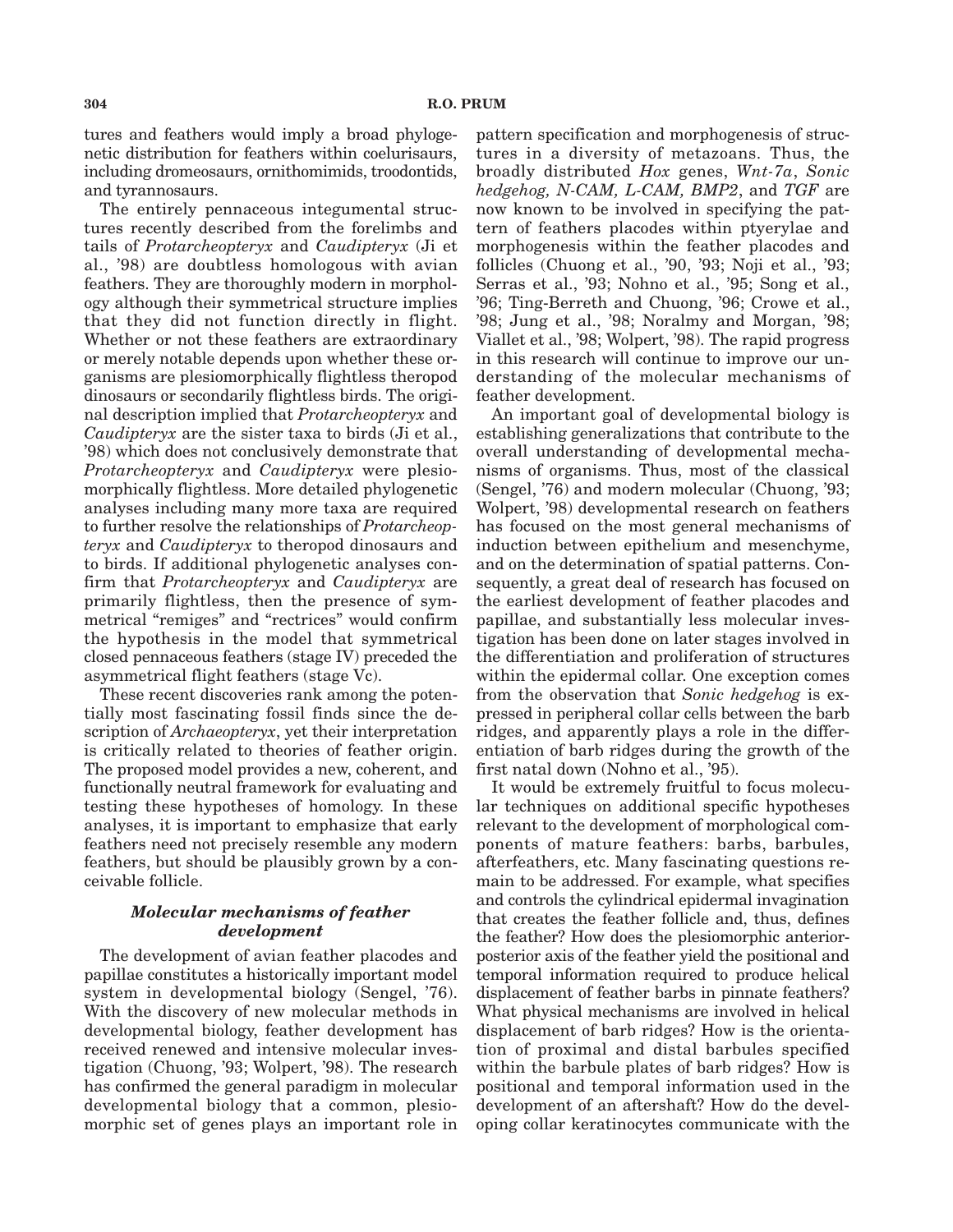pigment cells in the dermal pulp to determine the pattern of pigment deposition that creates feather pigment patterns? Progress on these questions will substantially contribute to our understanding of developmental mechanisms whose evolution is discussed in this paper.

Modern metazoan developmental biology has produced an apparent contradiction. On one hand, numerous observations document that morphological novelties have arisen through the cooptation of plesiomorphic molecular mechanisms of positional specification and morphogenesis. On the other hand, some morphological novelties also require additional derived alterations of these generalized plesiomorphic mechanisms in order to achieve their novel phenotypes. For example, the development of tetrapod limbs exhibits many striking molecular commonalties with invertebrate limbs, and yet the development of tetrapod digits involves several novel alterations of these plesiomorphic position specification mechanisms (Nelson et al., '96; Shubin et al., '97). As more is learned about the molecular basis of feather development, it will be important to establish a similar distinction of between the plesiomorphic mechanisms that are shared with other epidermal appendages and the derived developmental novelties that are unique to feathers. This distinction will ultimately lead to progress in understanding the relationship between feather development, and the evolutionary origin and diversification of avian feathers.

### **ACKNOWLEDGMENTS**

I thank Alan Brush, Jan Dyck, and Peter Stettenheim for many stimulating conversations about feathers over the years. Michael Christianson provided thought-provoking insights on the manuscript and important resources in developmental biology. The manuscript benefited from conversations with and comments from Kim Bostwick, Alan Brush, Michael Christianson, Matt Harris, Town Peterson, Mark Robbins, Rodolfo Torres, Dave Watson, Scott Williamson, Zhonghe Zhou, Kristof Zyskowski. Figures 1 and 3 are from Lucas and Stettenheim ('72). Other figures were prepared by Jennifer Pramuk.

#### **LITERATURE CITED**

- Brush AH. 1993. The origin of feathers. In: Farner DS, King JS, Parkes KC, editors. Avian biology. London: Academic Press. p 121–162.
- Brush AH. 1996. On the origin of feathers. J Evol Biol 9: 131–142.
- Brush AH. 1999a. Protofeathers: what are we looking for? In: Wolberg D, editor. Dinofest International. In press.
- Brush AH. 1999b. Evolving a protofeather and feather diversity. Am Zool (in press).
- Brush AH. 1999c. The beginings of feathers. In: Gauthier J, editor. New perspectives on the origin and early evolution of birds. New Haven: Yale University Press. In press.
- Chen P-J, Dong ZM, Zhen SN. 1998. An exceptionally wellpreserved theropod dinosaur from the Yixian formation of China. Nature 391:147–152.
- Chuong C-M. 1993. The making of a feather: homeoproteins, retinoids, and adhesion molecules. BioEssays 15:513–521.
- Chuong C-M, Oliver G, Ting SA, Jegalian BG, Chen HM, De Robertis EM. 1990. Gradients of homeoproteins in developing feather buds. Development 110:1021–1030.
- Crowe R, Henrique D, Ish-Horowicz D, Hiswander L. 1998. A new role for Notch and Delta in cell fate decisions: patterning the feather array. Development 125:767–775.
- de Beer G. 1954. *Archaeopteryx lithographica*; a study based on the British Museum specimen. London: Trustees of the British Museum.
- Dyck J. 1985. The evolution of feathers. Zoologica Scripta 14:137–153.
- Feduccia A. 1993. Aerodynamic model for the early evolution of feathers provided by *Propithecus* (Primates, Lemuridae). J Theor Biol 160:159–164.
- Feduccia A. 1996. The origin and evolution of birds. New Haven: Yale University Press.
- Gould SJ. 1977. Ontogeny and phylogeny. Cambridge: Harvard University Press.
- Griffiths PJ. 1996. The isolated *Archaeopteryx* feather. Archaeopteryx 14:1–26.
- Ji Q, Currie PJ, Norell MA, Ji S-A. 1998. Two feathered dinosaurs from northeastern China. Nature 393:753–761.
- Jung H-S, Francis-West PH, Widelitz RB, Jiang T-X, Ting-Berreth SA, Tickle C, Wolpert L, Chuong C-M. 1998. Local inhibitory action of BMPs and their relationships with activators in feather formation: implications for periodic patterning. Dev Biol 196:11–23.
- Lillie FR, Juhn M. 1932. The physiology of development of feathers: I. Growth-rate and pattern in individual feathers. Physiol Zool 5:124–184.
- Lucas AM, Stettenheim PR. 1972. Avian anatomy—integument. Washington, DC: US Department of Agriculture Handbook.
- Maderson PFA. 1972. On how an Archosaur scale might have given rise to an avian feather. Am Naturalist 106:424–428.
- Mayr E. 1960. The emergence of evolutionary novelties. In: Tax S, editor. The evolution of life. Chicago: University of Chicago Press. p 349–380.
- Müller GB, Wagner GP. 1991. Novelty in evolution: restructuring the concept. Annu Rev Ecol System 22:229–256.
- Nelson CE, Morgan BA, Burke AC, Laufer E, DiMambro E, Murtaugh LC, Gonzales E, Tessarollo L, Parada LF, Tabin C. 1996. Analysis of *Hox* gene expression in the chick limb bud. Development 122:1449–1446.
- Nohno T, Kawakami Y, Ohuchi H, Fujiwara A, Yoshioka H, Noji S. 1995. Involvement of the *Sonic Hedgehog* gene in chick feather development. Biochem Biophys Res Comm 206:33–39.
- Noji S, Koyama E, Moyokai F, Nohno T, Ohuchi H, Nishiwaya K, Taniguchi S. 1993. Differential expression of three chick FGF receptor genes, FGFR1, FGFR2, and FGFR3, in limb and feather development. Prog Clin Biol Res 383B:645–654.
- Noralmy S, Morgan BA. 1998. BMPS mediate lateral inhibition at successive stages in feather tract development. Development 125:3775–3787.